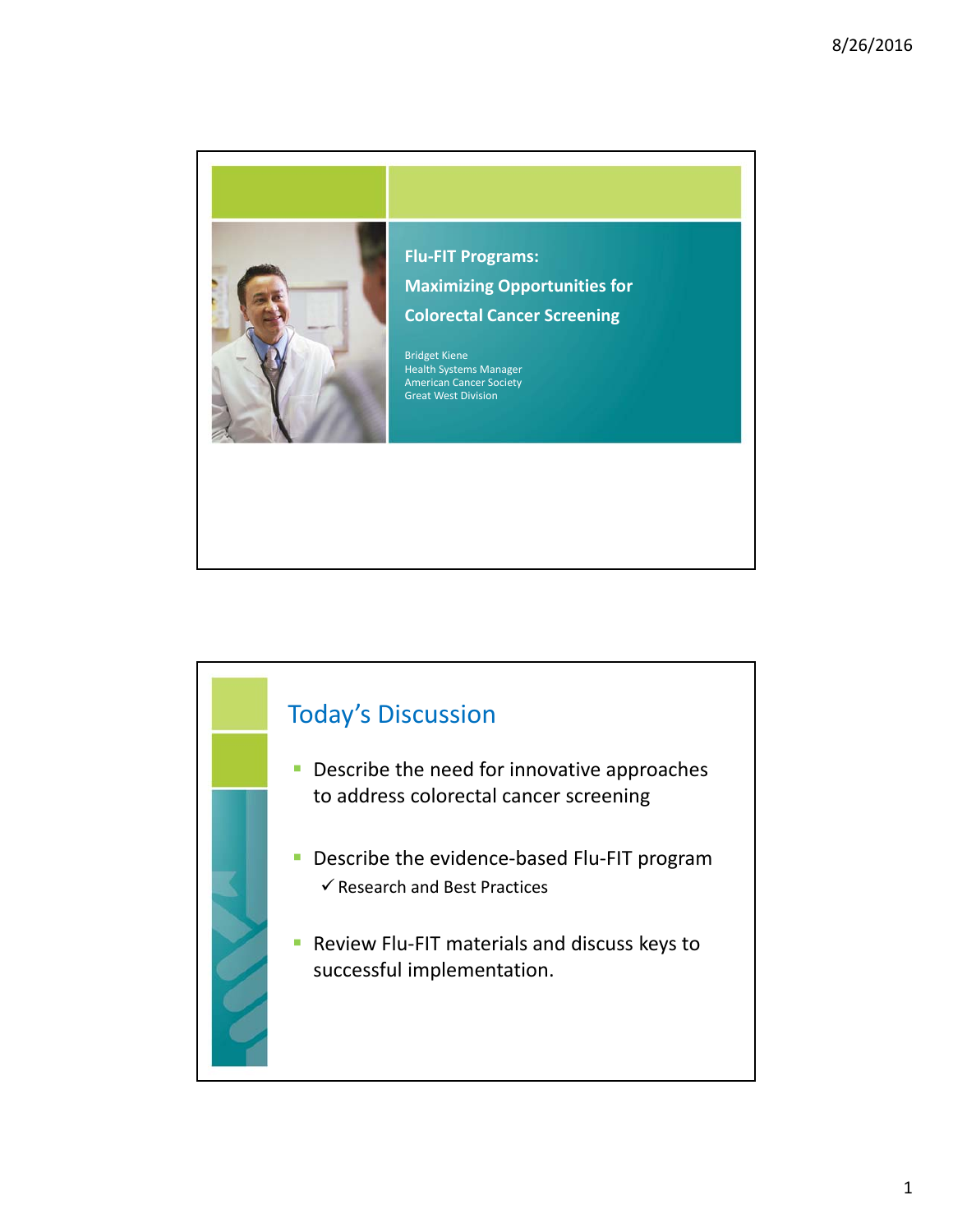

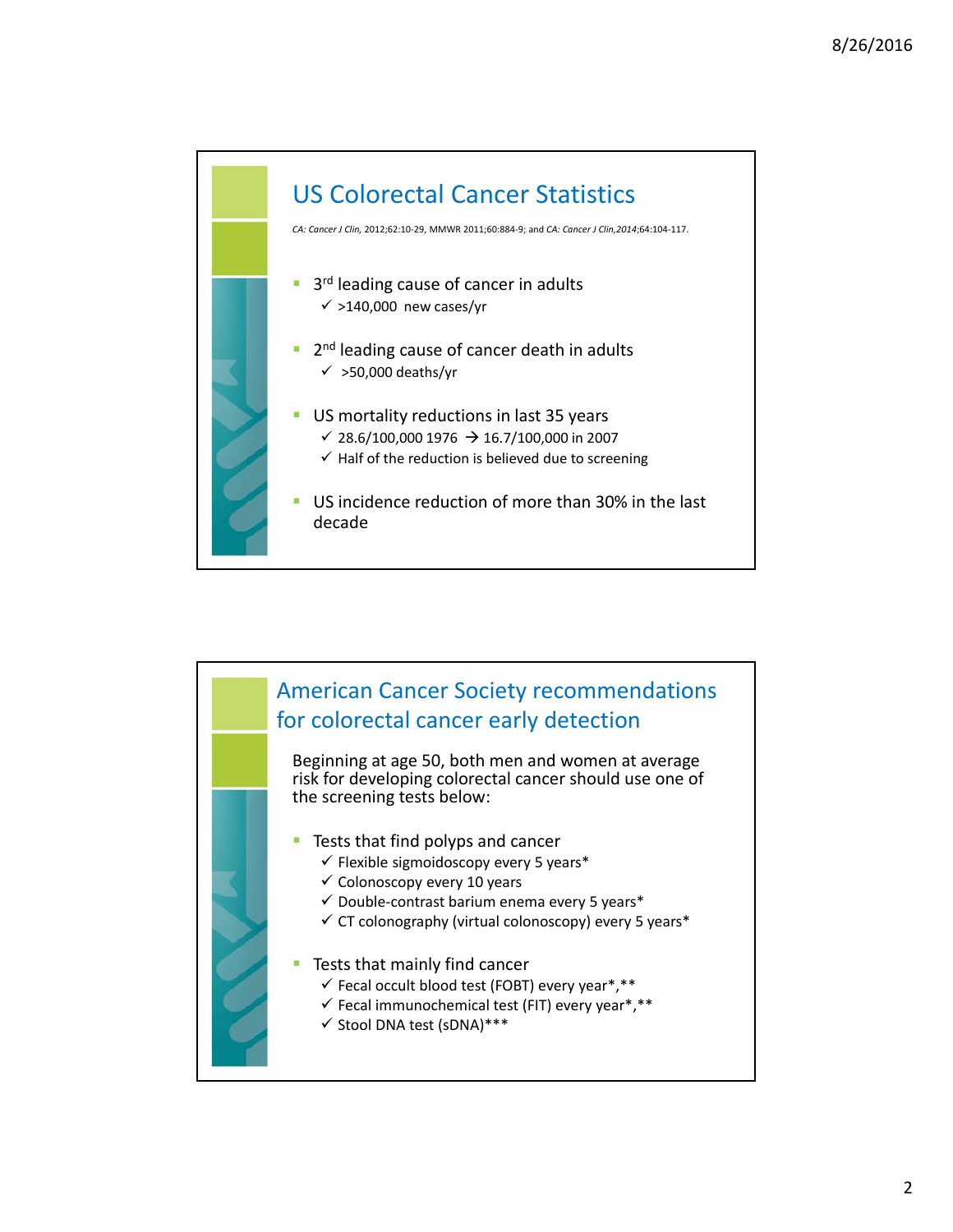

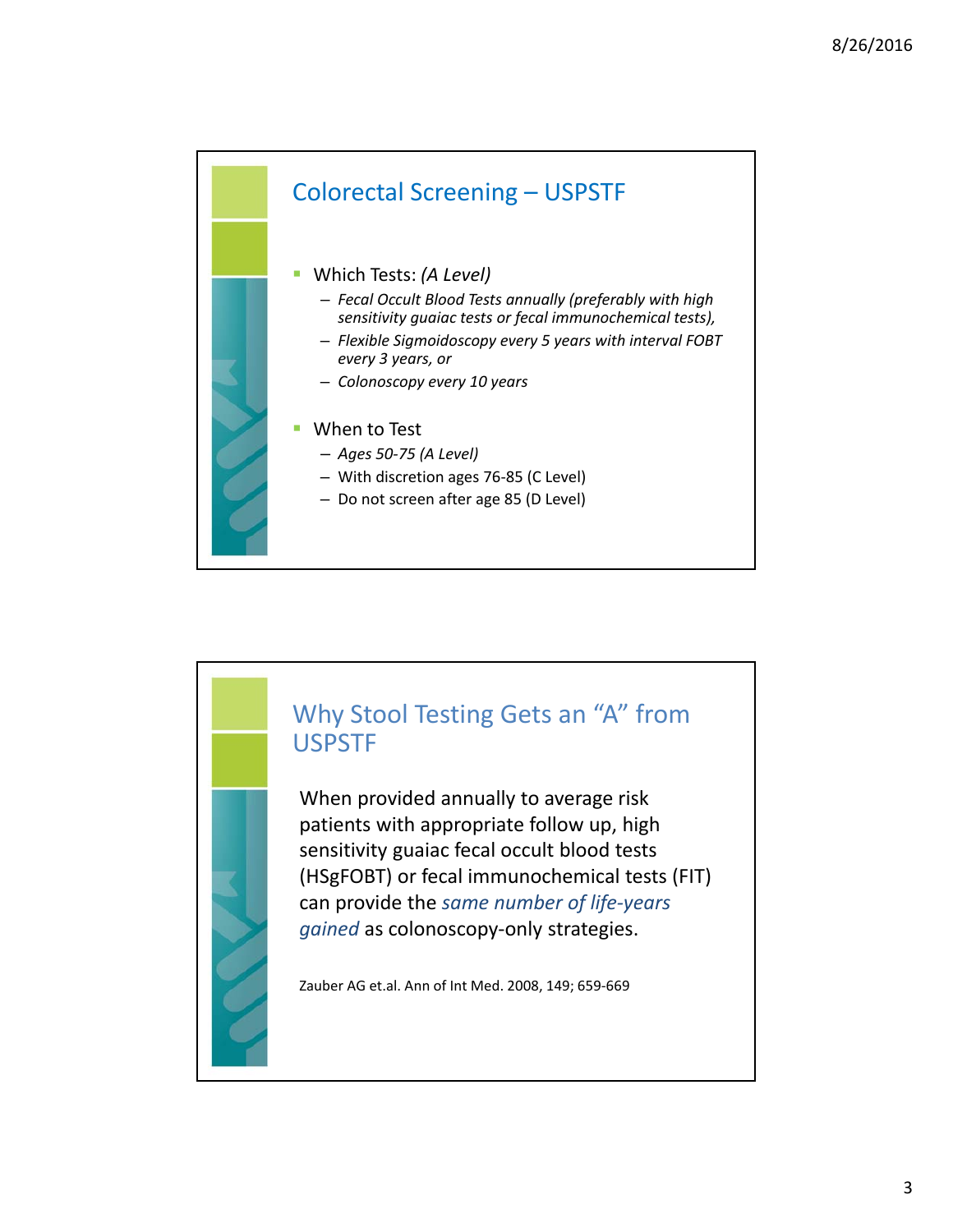

| (MWR 2011;61:41-5)            |     |                  |     |
|-------------------------------|-----|------------------|-----|
| <b>Other Disparities</b>      |     |                  |     |
| Age 50-64                     | 55% | Age 65-75        | 68% |
| No HS diploma                 | 45% | College graduate | 67% |
| Foreign born<br>(in US<10yrs) | 21% | US born          | 61% |
| No source of care             | 21% | Has usual source | 62% |
| No insurance                  | 21% | Private/military | 65% |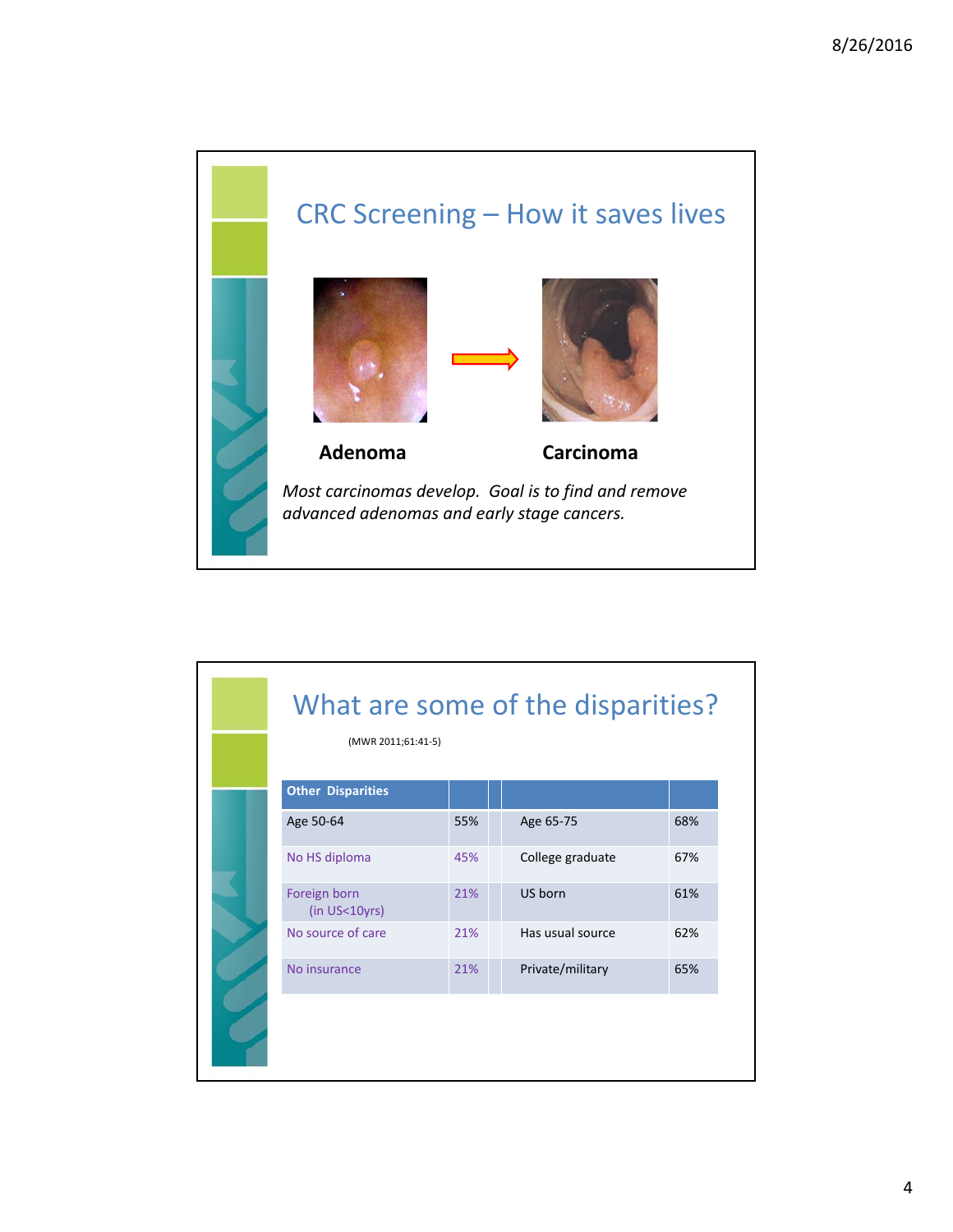| Disparities by race and ethnicity                                |                                |                                       |                    |  |  |
|------------------------------------------------------------------|--------------------------------|---------------------------------------|--------------------|--|--|
| (CDC BRFSS data, 2012) US CRC Screening Rate (NHIS<br>data): 59% |                                |                                       |                    |  |  |
|                                                                  | <b>Any FOBT</b><br>last 12 mos | <b>Lower Endoscopy last</b><br>10 yrs | <b>Either Test</b> |  |  |
| White (non-Hispanic)                                             | 9.2%                           | 58.5%                                 | 61.5%              |  |  |
| Black (non-Hispanic)                                             | 8.4%                           | 53.0%                                 | 55.5%              |  |  |
| Asian                                                            | 6.9%                           | 44.5%                                 | 45.9%              |  |  |
| American Indian /<br>Alaska Native                               | 6.1%                           | 46.5%                                 | 48.1%              |  |  |
| Hispanic / Latino                                                | 5.6%                           | 45.3%                                 | 47.0%              |  |  |
|                                                                  |                                |                                       |                    |  |  |

## Why Do Flu/Fit **Annual flu shot activities are an opportunity to reach** many people who need colorectal cancer screening:  $\checkmark$  Each fall, millions of Americans get flu shots. Annual flu shot campaigns are an opportunity to reach people who are also due for colorectal screening. FIT and FOBT kits can be given to patients by flu shot clinic staff:  $\checkmark$  Many flu shot campaigns are run by nurses, pharmacists, or medical assistants. ■ FLU-FIT and FLU-FOBT Programs increase colorectal cancer screening rates: FLU‐FIT and FLU‐FOBT Programs have been implemented successfully in a variety of clinical settings.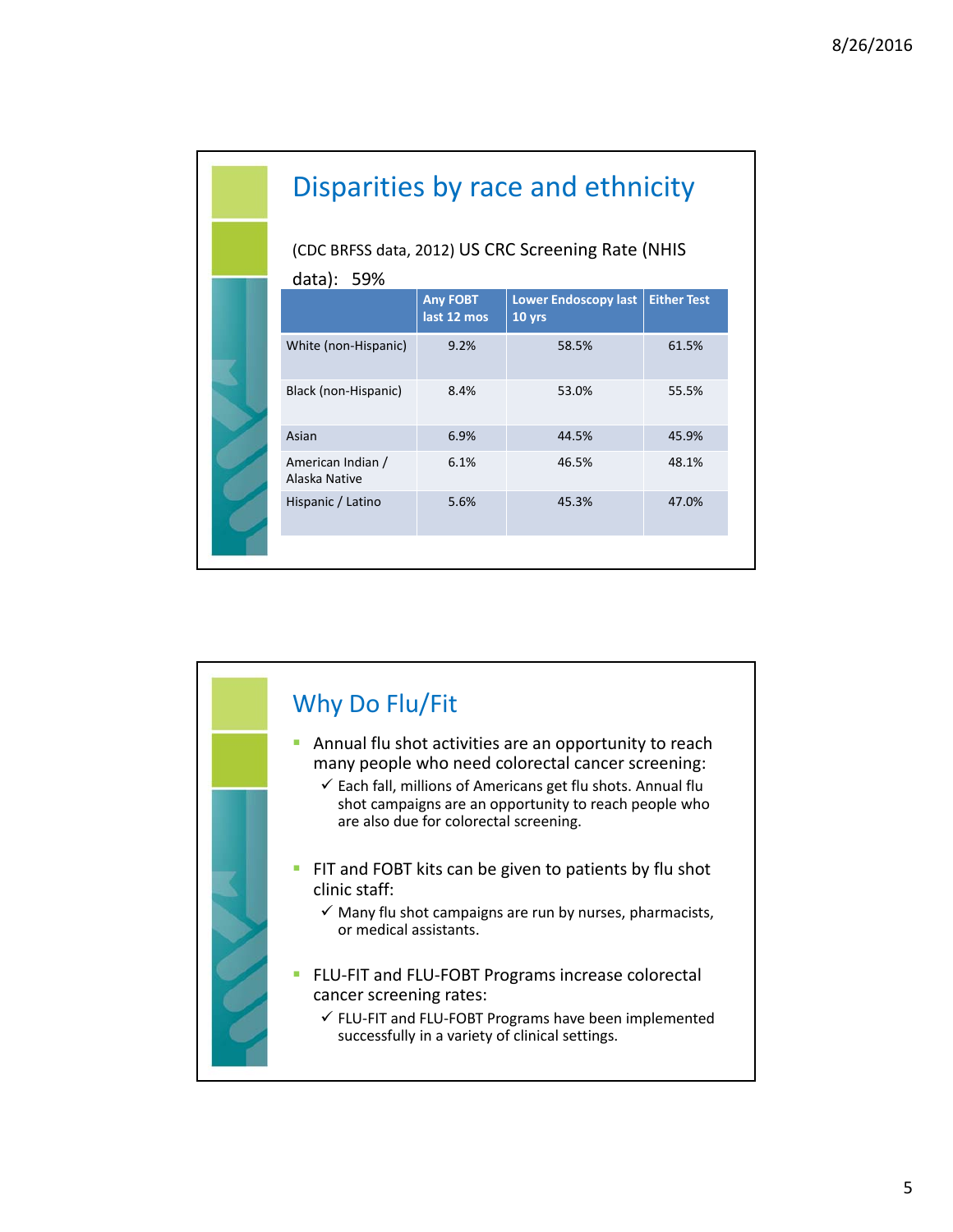

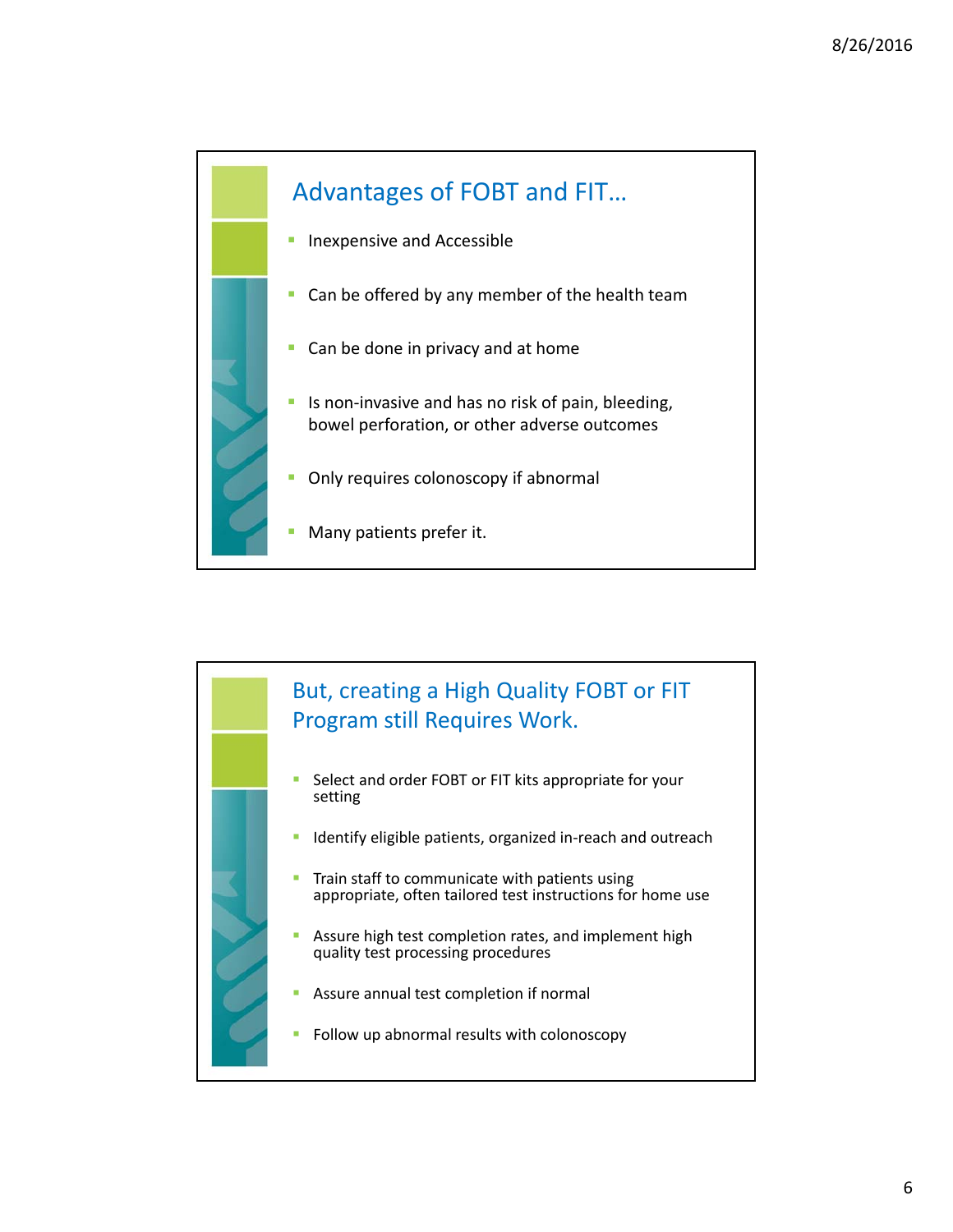

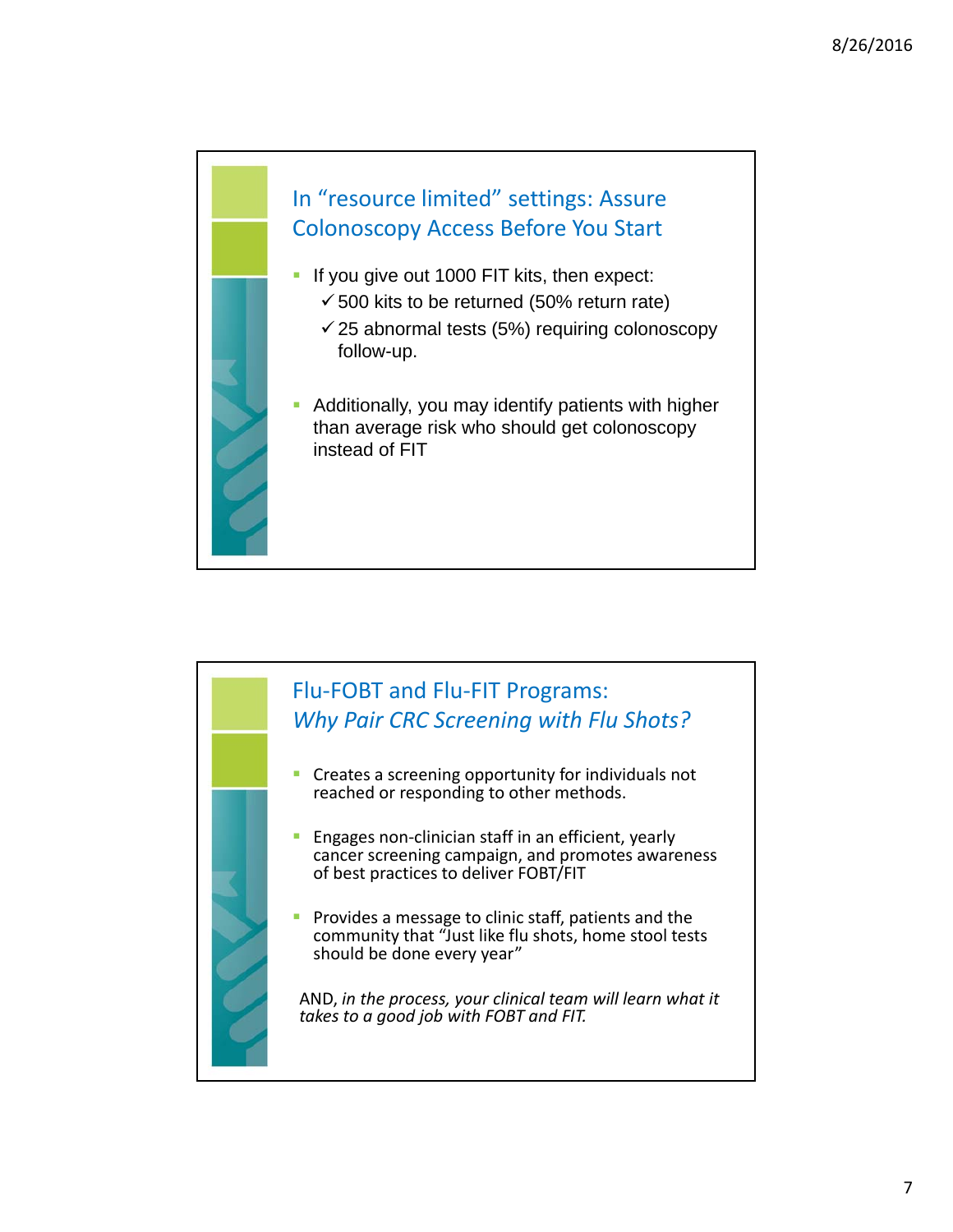

## Results – SFGH Flu Shot Clinic Randomized Trial

(*Ann Fam Med, 2009;7:17‐23)*

Intent‐to‐treat analysis, all flu shot patients assessed for eligibility by research staff beforehand, with telephone reminders

|                                             | <b>FLU Only Arm</b><br>$N = 246$ | <b>FLU-FOBT Arm</b><br>$N = 268$ |
|---------------------------------------------|----------------------------------|----------------------------------|
| <b>CRCS Up-to-Date</b><br>Before (Oct 2006) | 52.9%                            | 54.5%                            |
| CRCS Up-to-Date After<br>(Mar 2007)         | 57.3%                            | 84.3%                            |
| Change: $p<0.001$                           | +4.4 points                      | $+29.8$ points                   |

CRCS up to date defined as having FOBT within 12 months, FSIG within 5 years or colonoscopy within 10 years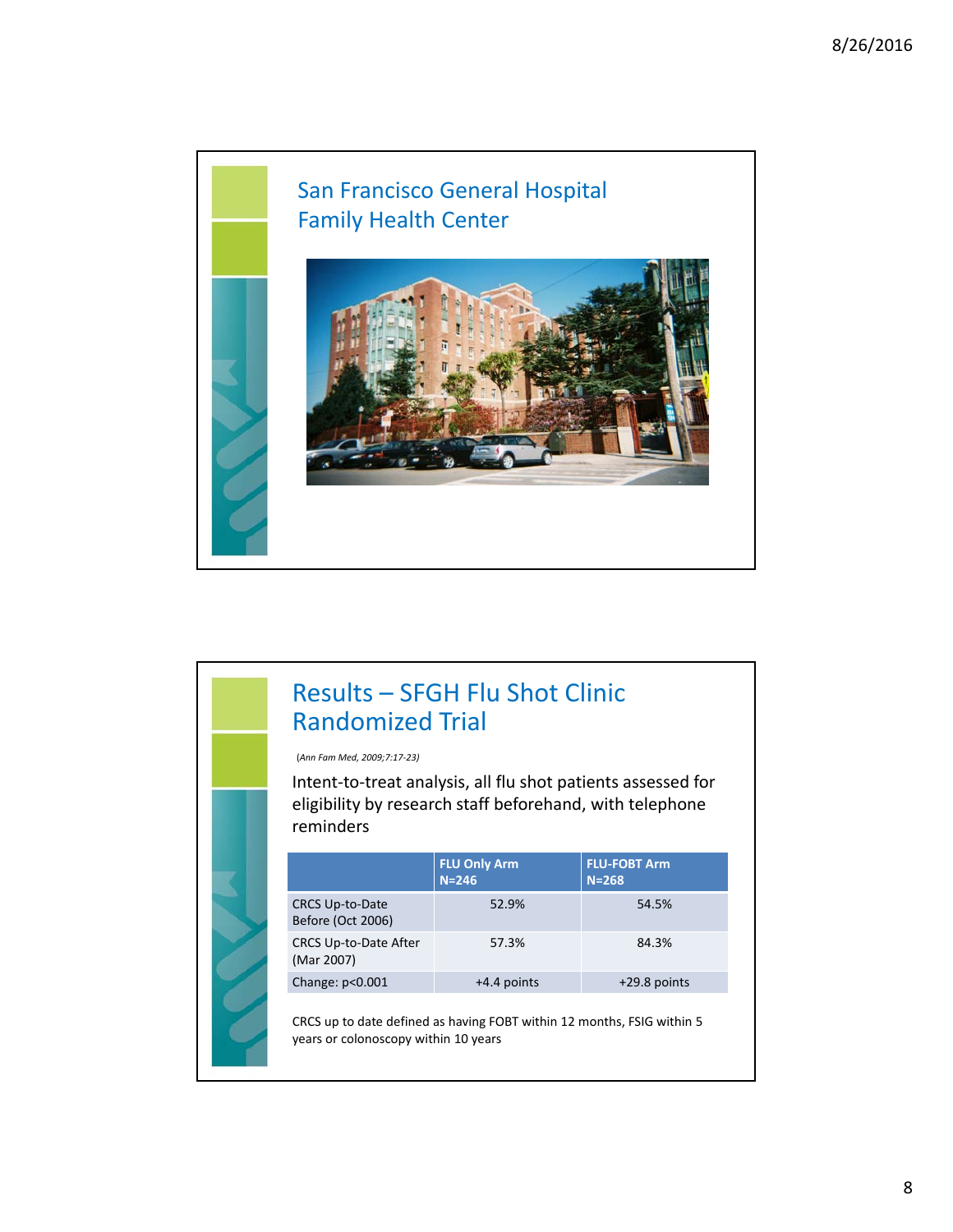

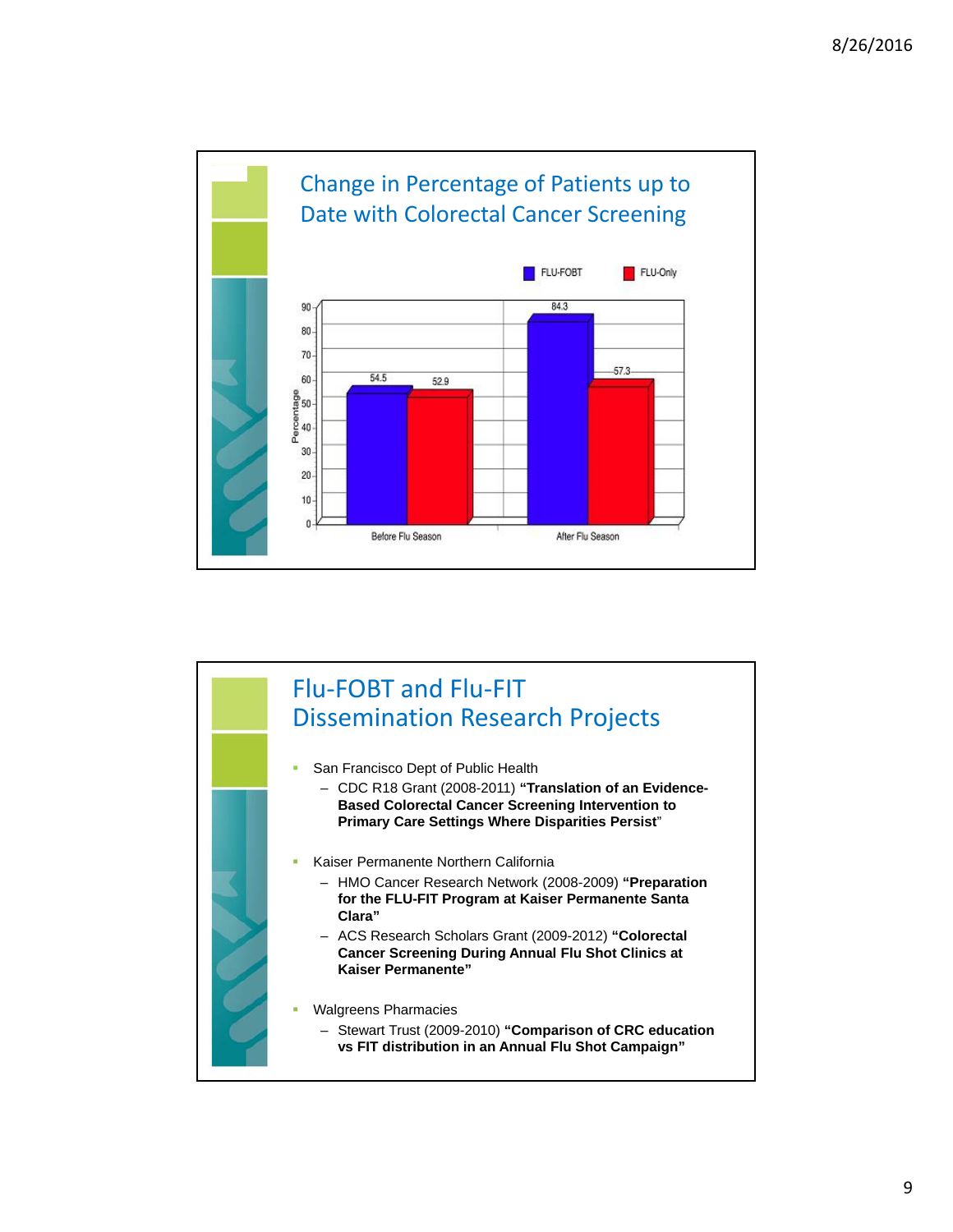

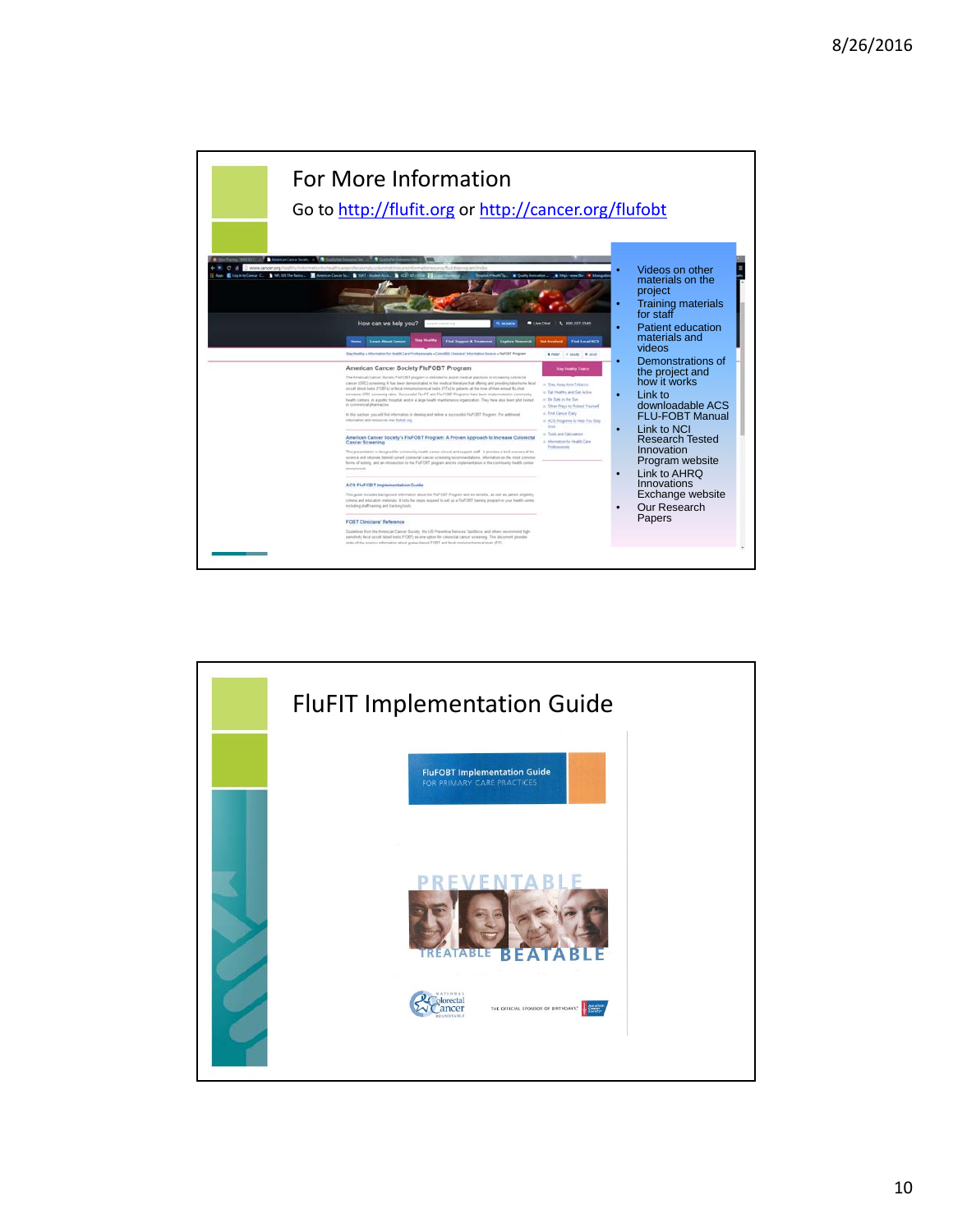